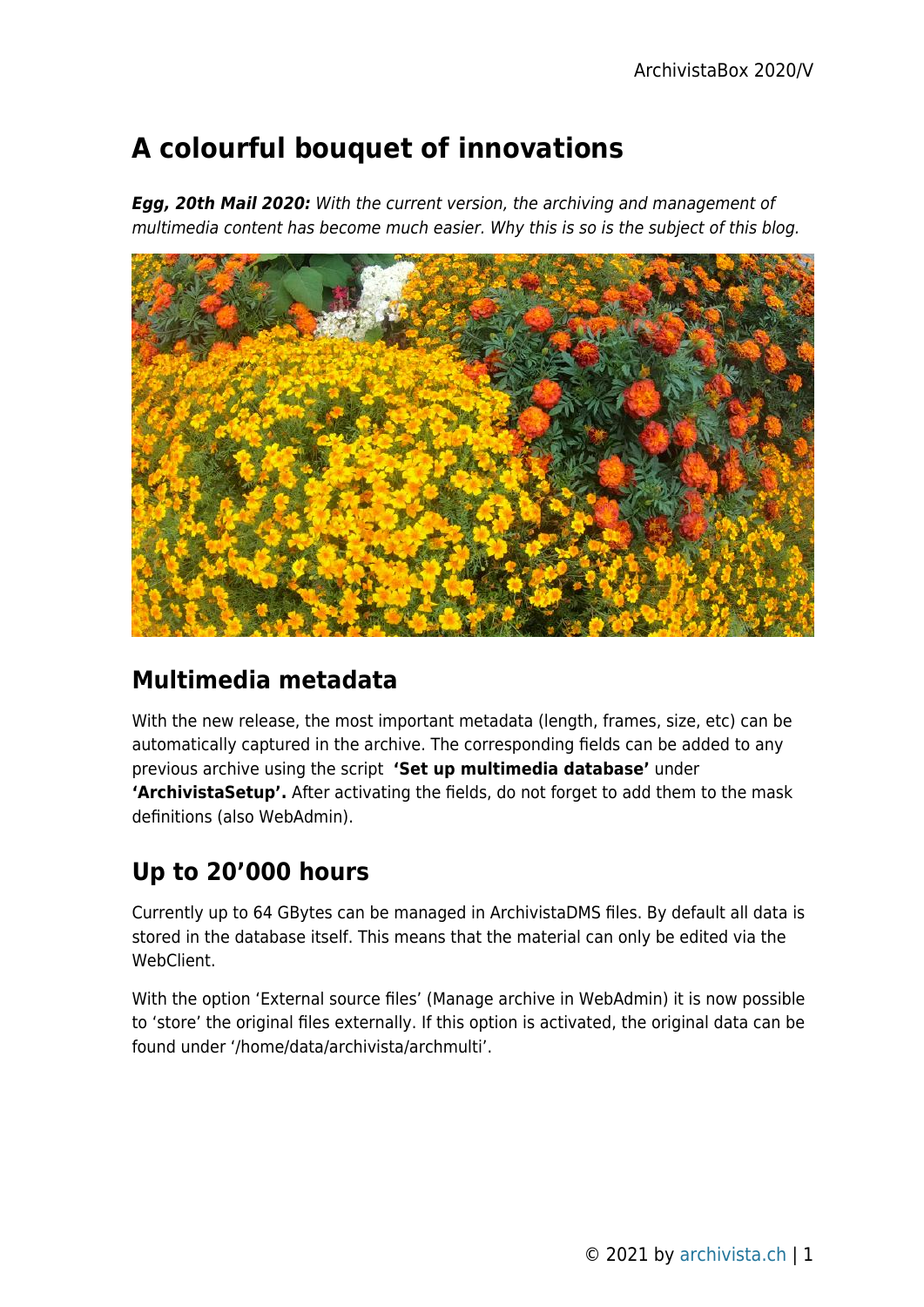

Naturally the files stored in this way remain fully accessible via ArchivistaDMS. However, it is also possible to call up these files directly via Kodi, for example.

| Bilder / archmulti<br>Sortieren nach: Name 0 2269 / 2510 |                     |                     |                                      |                     | 13:26         |
|----------------------------------------------------------|---------------------|---------------------|--------------------------------------|---------------------|---------------|
|                                                          |                     |                     | Größe: 54.39 MB<br>Datum: 19.05.2020 |                     |               |
|                                                          |                     |                     |                                      |                     |               |
|                                                          |                     |                     |                                      |                     |               |
|                                                          |                     |                     |                                      |                     |               |
| ta-4652.MP4                                              | archivista-4653.MP4 | archivista-4654.MP4 | archivista-4655.MP4                  | archivista-4656.MP4 | archivista-46 |
| ۵<br>Optionen                                            |                     |                     |                                      |                     |               |

There are some good news regarding licensing. As immense amounts of data are involved in multimedia content, we have decided not to count the externally stored source files (approx. 95 to 98 percent of the data) for the limits of the respective ArchivistaBox.

It is therefore possible, for example, to operate an Archivista K2 or Everest with the licence of an ArchivistaBox Säntis. The 50 GBytes of the ArchivitaBox Säntis are sufficient plus/minus for approx. 2 TByte of film material. Further example: With the ArchivistaBox Eiger (400 GByte structure files) up to 14 TByte can be archived. This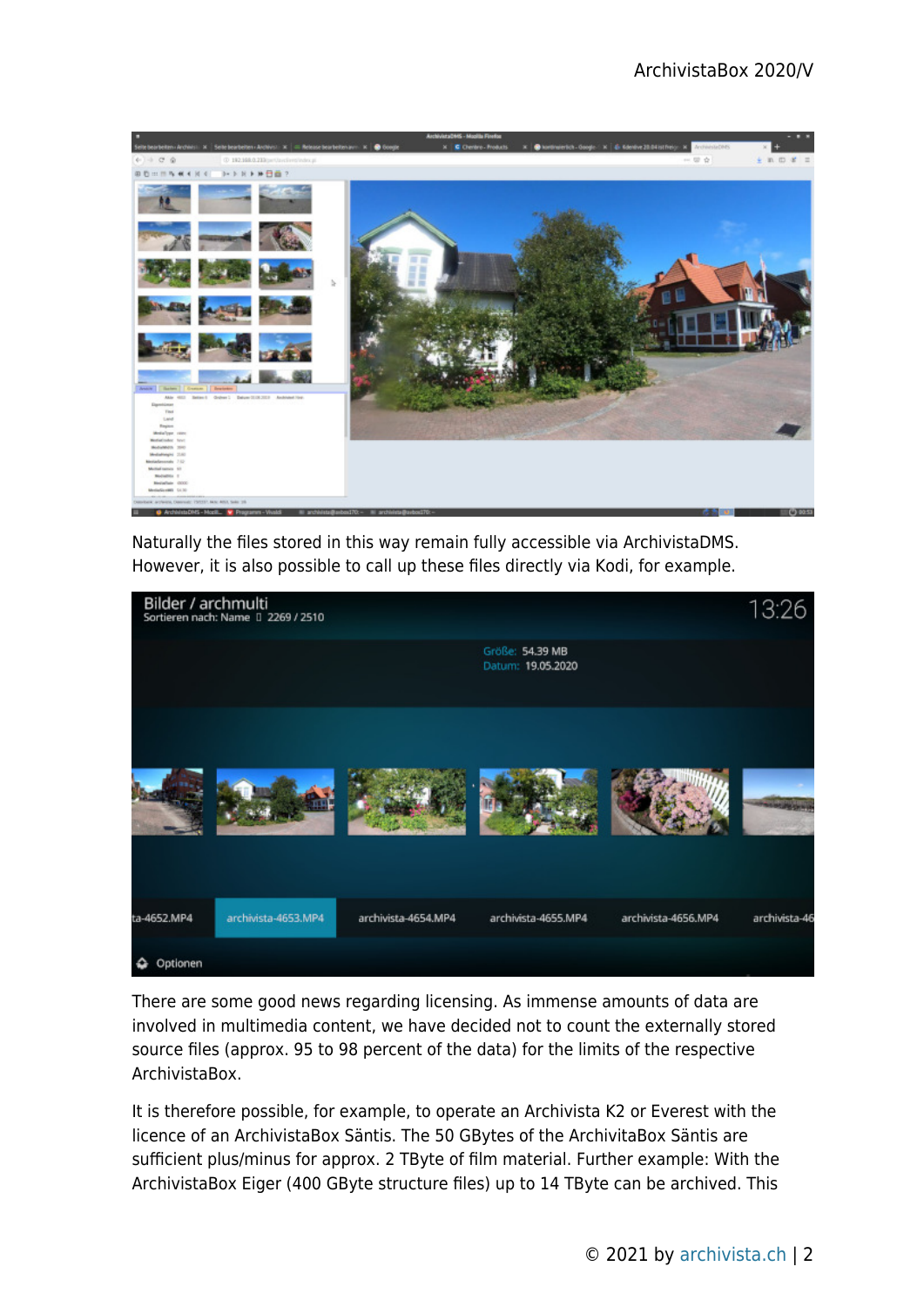corresponds to around 1,200 hours of material in 4K quality or around 5000 hours in FullHD quality.

Solutions beyond approx. 30 TByte can also be optionally realised with a rack-based box. With 2 height units (2U), multimedia archives with up to 4 TByte of structural data and 140 TByte capacity for films can be built up. In 4K this corresponds to approx. 12'000 hours of capacity, in FullHD a good 50'000 hours.



### **Filter out duplicates**

Many multimedia collections start with storage concepts on SD cards and hard drives. The number of data carriers continuously increases over time (in the most proverbial sense).

Over time, there is an enormous amount of data carriers, some of which also contain the same files (backups). ArchivistaDMS takes over this task so that these duplicates do not have to be painstakingly searched out.

With the option 'Ignore duplicate data' duplicates are automatically filtered out. In other words, identical files are only recorded once in the archive, as each import always checks whether an identical file already exists in the archive. If this is the case, the second file is stored in a separate directory (for checking purposes).

### **Quick thumbnail view**

For an efficient preview of the clips, from version 2020/V on, small thumbnails (thumbs) are created of all files. These are used for the view in photo mode (third icon from the left). Previously, these thumbs were always created on-the-fly, which led to a relatively slow display of the thumbnails in larger archives.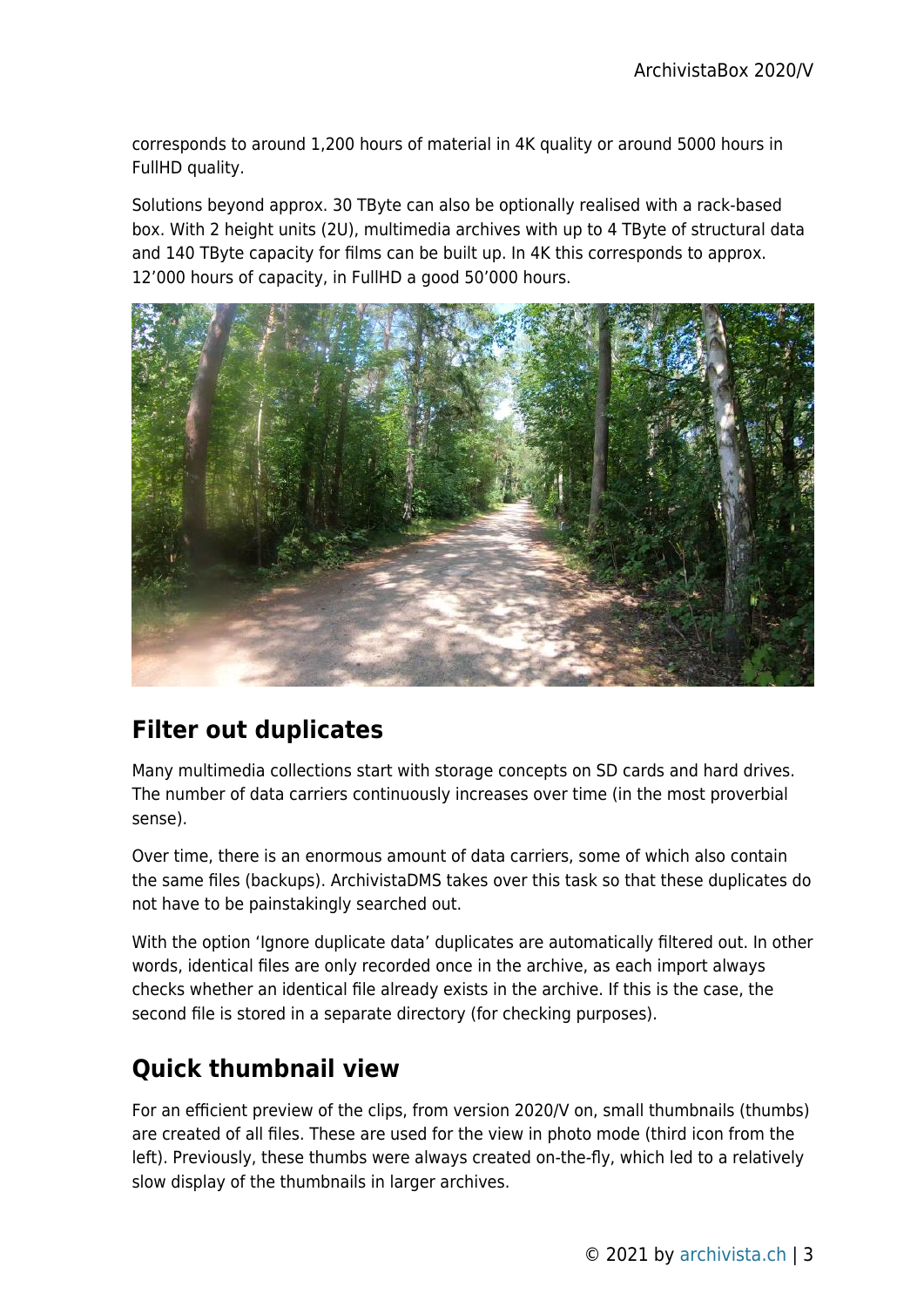

For existing archives, the preview images can be created subsequently using the script **'createthumbsfirst.pl'** in the folder '/home/cvs/archivista/jobs'. The view in photo mode can thus be increased by several hundred percent.

# **Import and editing RAW files**

Ambitious photographers save images in RAW format instead of JPEG. In order that these RAW images can still be processed with ArchivistaDMS there is the RAW tool Darktable on the ArchivistaBox (also on AVMultimedia).



For the import into ArchivistaDMS 'darktable-cli' is used. This creates JPEG files of the